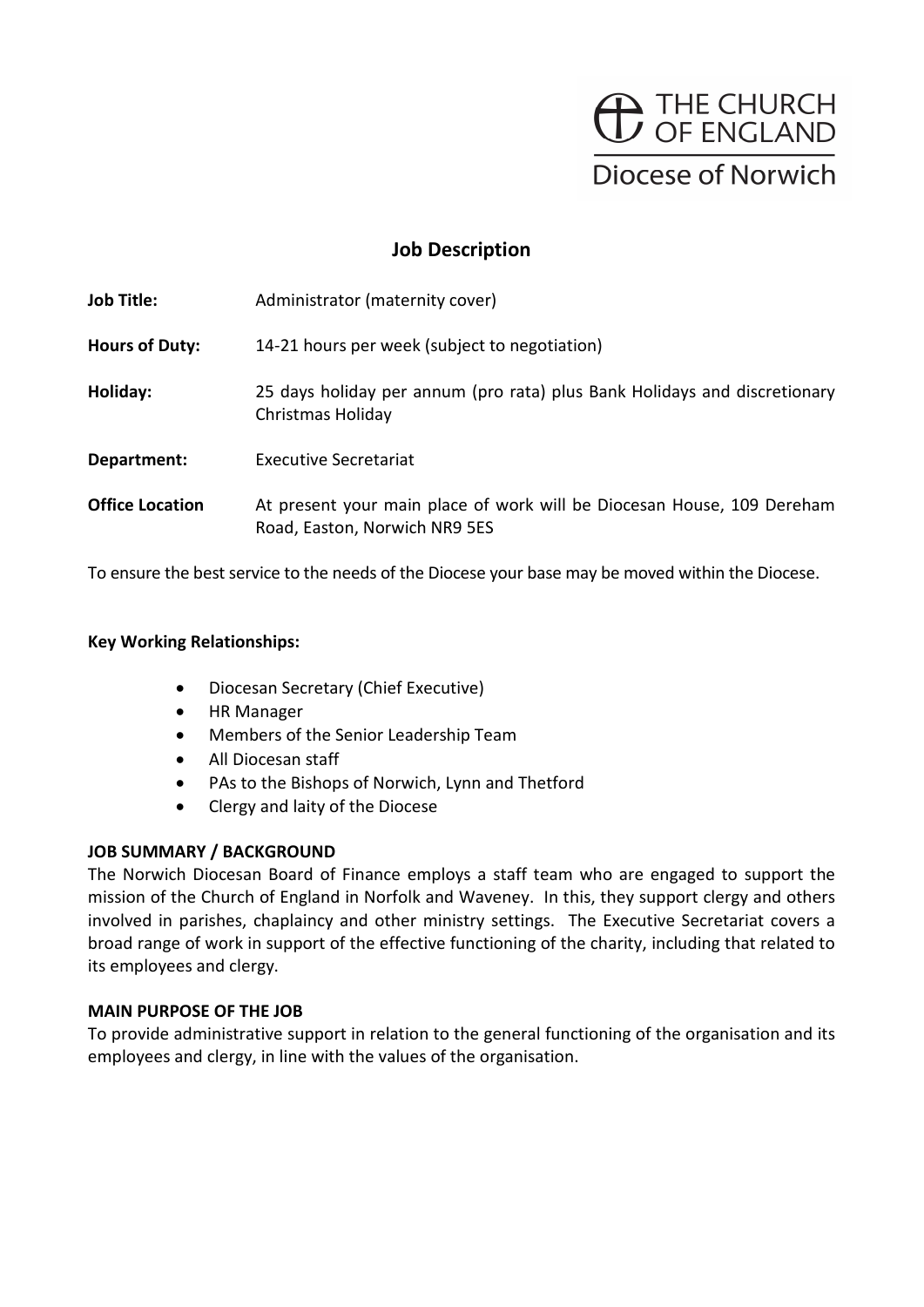### MAIN DUTIES OF THE JOB

General administration

- Undertake general administration duties in support of the effective functioning of the Executive Secretariat
- In partnership with other colleagues, support the effective functioning of the office to include covering reception duties and supporting meetings

## Recruitment administration

- -
	-
	-
- Administrate the employee recruitment process<br>
Plan timescales, application pack and advertising<br>
Arrange shortlisting and interview processes<br>
Pre-employment checks (e.g. references, DBS check)<br>
Pre-employment p
	-

# People related administration

- Administrate the process for staff leavers and exit interviews
- Administrate the process for changes to individual circumstances and requests (e.g. maternity, paternity, working hours)
- Utilise software in place to administrate annual leave, TOIL and sickness recording, providing relevant information to support payroll
- Be a Level 2 user for the UK Visa and Immigration system, to keep regular access to system messages and updates and to refer to the Level 1 User anything requiring action
- Administrate probationary review processes and the annual appraisal schedule and maintain relevant staff records
- Administrate Training and Development processes to ensure statutory training and other development needs are appropriately managed and recorded
- Maintain employee documentation including staff files
- Administrate the annual staff survey
- To support the annual review of HR files by the external auditor

# **Other**

- Attend training as required
- Undertake such other reasonable duties as may be required from time to time as are consistent with the responsibilities of the grade

THIS JOB DESCRIPTION IS NOT AN EXHAUSTIVE DOCUMENT BUT IS A REFLECTION OF THE DUTIES AND RESPONSIBILITIES APPLICABLE AT THE TIME OF ISSUE. Details and emphasis are subject to amendment and revision in the light of the changing needs of the Norwich Diocesan Board of Finance Ltd.